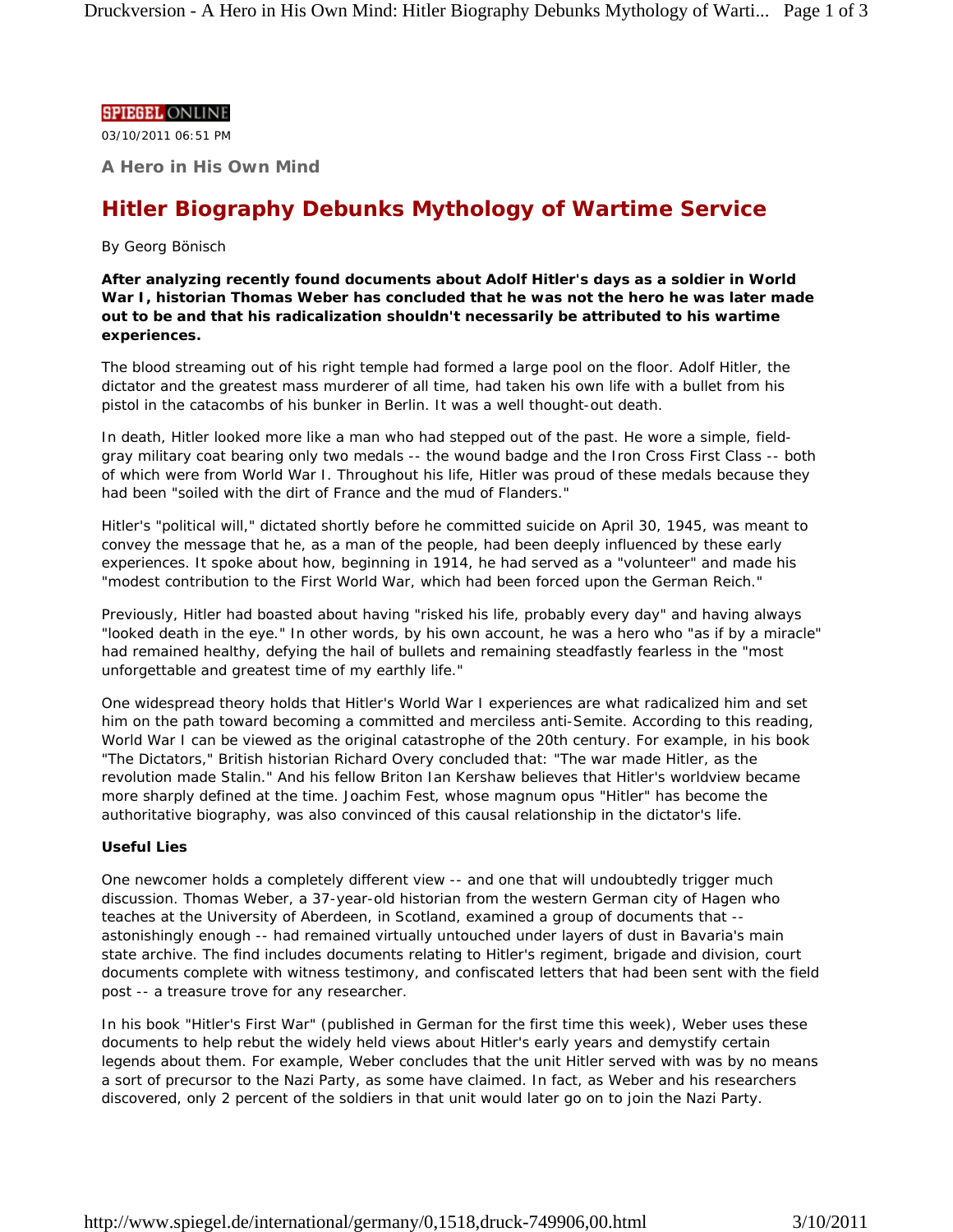What's more, Weber finds that Hitler was never the front-line soldier that he and the Nazi propagandists would later make him out to be. Instead, he says that this historical whitewashing was a highly political act in the run-up to the so-called *Machtergreifung*, the Nazi seizure of power. Indeed, as historian Gerd Krumeich writes, this was necessary because there was "hardly any other overlapping of the opinions of society at large and the so-called Nazi 'revolution'" that was as solid as their shared opinion of the legacy of World War I and all the dramatic events associated with it. In reality, however, Hitler spent almost the entire four years of World War I a few kilometers behind the main battle line and therefore often outside the most dangerous areas. His job as a runner also meant that he was by no means in the "midst of bombardment."

According to Weber's provocative conclusion, Hitler's political identity was hardly burned into his consciousness by traumatic experiences at the front. In fact, Weber writes, Hitler was "confused" when he returned from the war, and his political identity "could have still developed in different directions."

### **Debunking the Hitler Mythology**

Hitler was already 25 when he became a soldier, and he was presumably a deserter. In May 1913, the sinister painter of postcards went to Bavaria "almost certainly in an attempt to dodge the Austrian draft," Weber writes. But now, surrounded by the cheering and patriotic frenzy at the beginning of World War I, he was drawn to battle -- a struggle, as Hitler wrote, that "was not forced upon the masses, by God, but was desired by the entire people." Hitler was assigned to the Bavarian reserve infantry regiment No. 16 (RIR 16), commanded by Colonel Julius List. According to Weber, RIR 16 was not the volunteer regiment it has been described as, and List's regiment was not teeming with students, artists and university graduates, as many Nazi propagandists would later claim.

In fact, the share of budding and real academics among the roughly 30 percent of the army made up of volunteers was only marginal. Instead, a disproportionately large number of Jews volunteered to defend "the Fatherland" and, as Weber concludes, it's unlikely that any of them suffered from anti-Semitic treatment. On the contrary, the Kaiser's officers were apparently anxious to make it possible for Jewish soldiers to practice their faith on the front.

In late October 1914, the poorly trained and inadequately equipped regiment experienced its "baptism by fire" during battles for the Flemish village of Gheluvelt. With dramatic exaggeration, Hitler claimed that he was the only survivor in his platoon, which seems unlikely. According to the records, 13 men in his company died on Oct. 29. In "Mein Kampf," Hitler wrote that this battle was only the "beginning," adding: "It went on in much the say way, year after year, but horror had replaced the romance of the battlefield."

After Gheluvelt, Hitler served as a courier, usually outside the firing range of artillery and machine guns, embedded in the relatively comfortable rear echelon, a place where soldiers even had set amounts of time off. These were conditions "like paradise," Weber writes, in the eyes of the soldiers at the front, who were constantly confronted with death.

#### **Fostering the War Hero Myth**

After his failed putsch attempt in 1923 and a brief time in prison, Hitler and his minions cleverly used the supposed wartime experiences of the would-be World War I hero to win more votes on his way to the top. "It was thus really in the period of 1925 to 1933 that the myth of the List Regiment took center stage in Hitler's rhetoric," Weber writes.

Former comrades published highly sugar-coated versions of their memories under titles like "With Adolf Hitler in the Bavarian RIR 16 List" and "Adolf Hitler in the Field, 1914-1918." One author wrote glowingly that it was only from the ranks of this regiment "that the man could have come who became the guide to a new era and this undisputed, natural leader." Even in a children's book, Hitler was described as "always one of the bravest soldiers in every battle."

Anyone who objected to this falsification of history was mercilessly persecuted -- and sent to a concentration camp. Hugo Gutmann, for example, one of the regiment's Jewish officers, fell into the